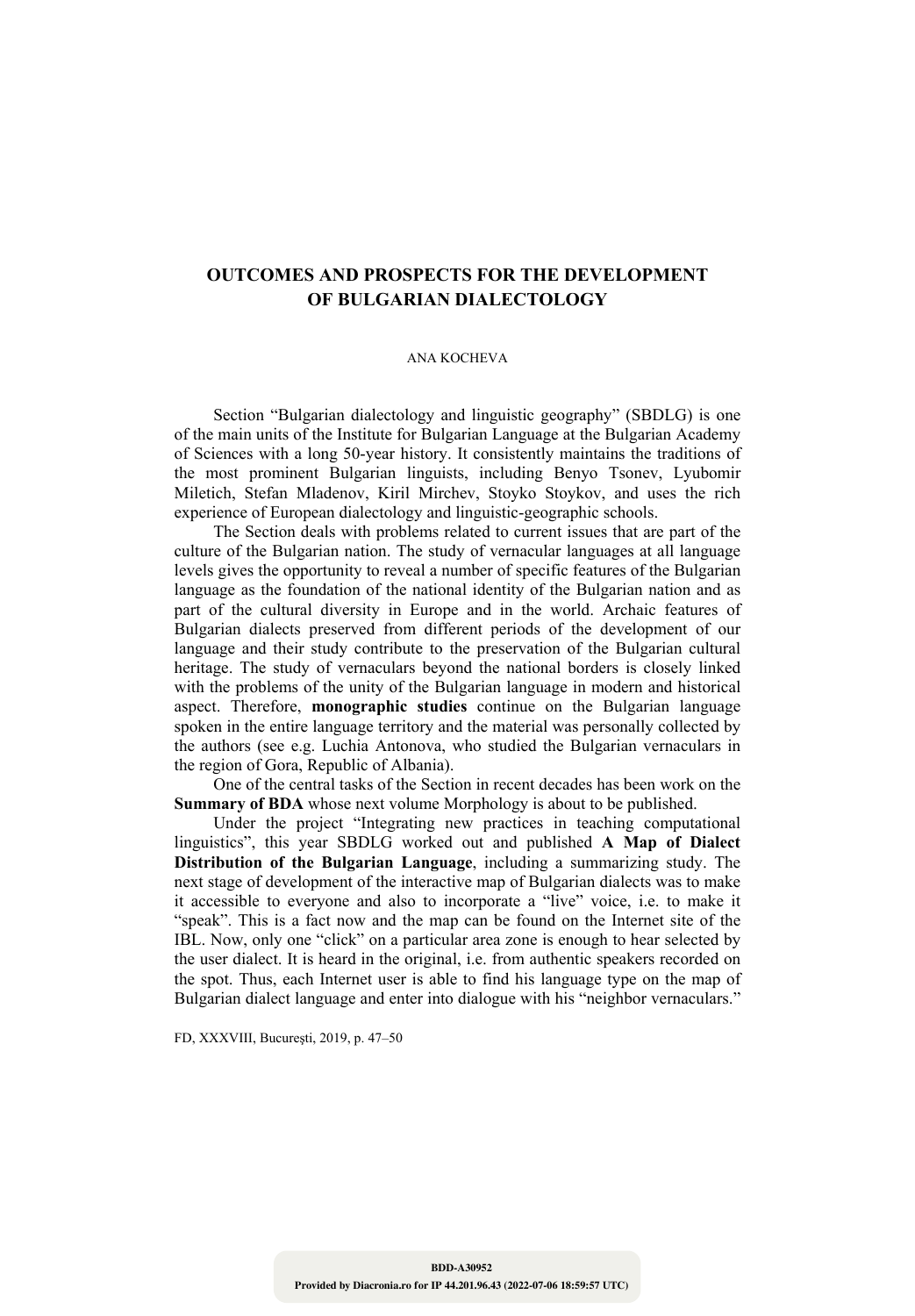The Map became widely known to the Bulgarian public who accepted it with great interest and high media attention.

The next large-scale task is the creation of **a map of the Bulgarian language in a new place in the world** in order to meet modern realities of the migration of Bulgarian language speakers. This is not the Bulgarian language in an old historic place of ethnic continuum, which was the subject of the "talking map", but the Bulgarian migrant population in relatively recent time. Worldwide, there are many large communities of Bulgarians in other countries - sometimes recognized as national minorities. We could provisionally and figuratively identify these communities as "little" or "new" Bulgaria abroad. Here we mean Bulgarian communities such as those in southern Ukraine, southern Moldova, Argentina, and in some US states where Bulgarian immigrants according to official and unofficial data exceed one hundred thousand people. Therefore, it is necessary to work to give the Bulgarian language a credit in bilingual and polylingual relations in international communication. Detailed studies on the linguistic situation in the countries with numerous Bulgarian population and encouraging measures on behalf of institutions to support the language (schools, libraries, associations and others) are very important. Naturally, the Bulgarian language in all its forms plays a central role in uniting the Bulgarian diaspora: literary, dialect, etc. as the most important sign of the existence of nationality. Therefore, it must be considered a priority of the Section.

Another fundamental task of SBDLG is dialectal lexicology and lexicography. **The archives of BULGARIAN DIALECT DICTIONARY**, which is almost completely digitalized, exist in the form of files and include two types of materials, the total number of which exceeds 2 million lexical units: a) from field studies and b) from printed sources. Of great importance for the creation of a dialect dictionary is the series "Bulgarian dialectology. Studies and Materials." where lexicographical contributions for different types of dialects were published in the recent past. As experts, we also appreciate the series "Studies on Bulgarian dialectology" – a collection of some of the most significant dialect studies. In addition, we continue making and publishing **descriptions of different dialects** and compiling **dictionaries** of vernacular languages ("Erkech – memory of the language", "Kamenitsa", "Koprivshtitsa", etc.). We have worked out a concept for Bulgarian Dialect Dictionary; currently we are working on the pilot edition of "Culinary dialect dictionary", which will present the differential dialect vocabulary in the thematic group "Food and beverages" as an integral part of the Bulgarian material culture. In this group, as expected, the original national specificity encounters different, often exotic, Balkan influences, which has its impact on lexis.

Furthermore, we are working **to increase the electronic database** of the Bulgarian Dialect Dictionary archive. In recent years, fieldwork was resumed and a modern trend in the Bulgarian language was established – revitalization of dialects. Young generations are no longer shy of their native dialect, they keep it and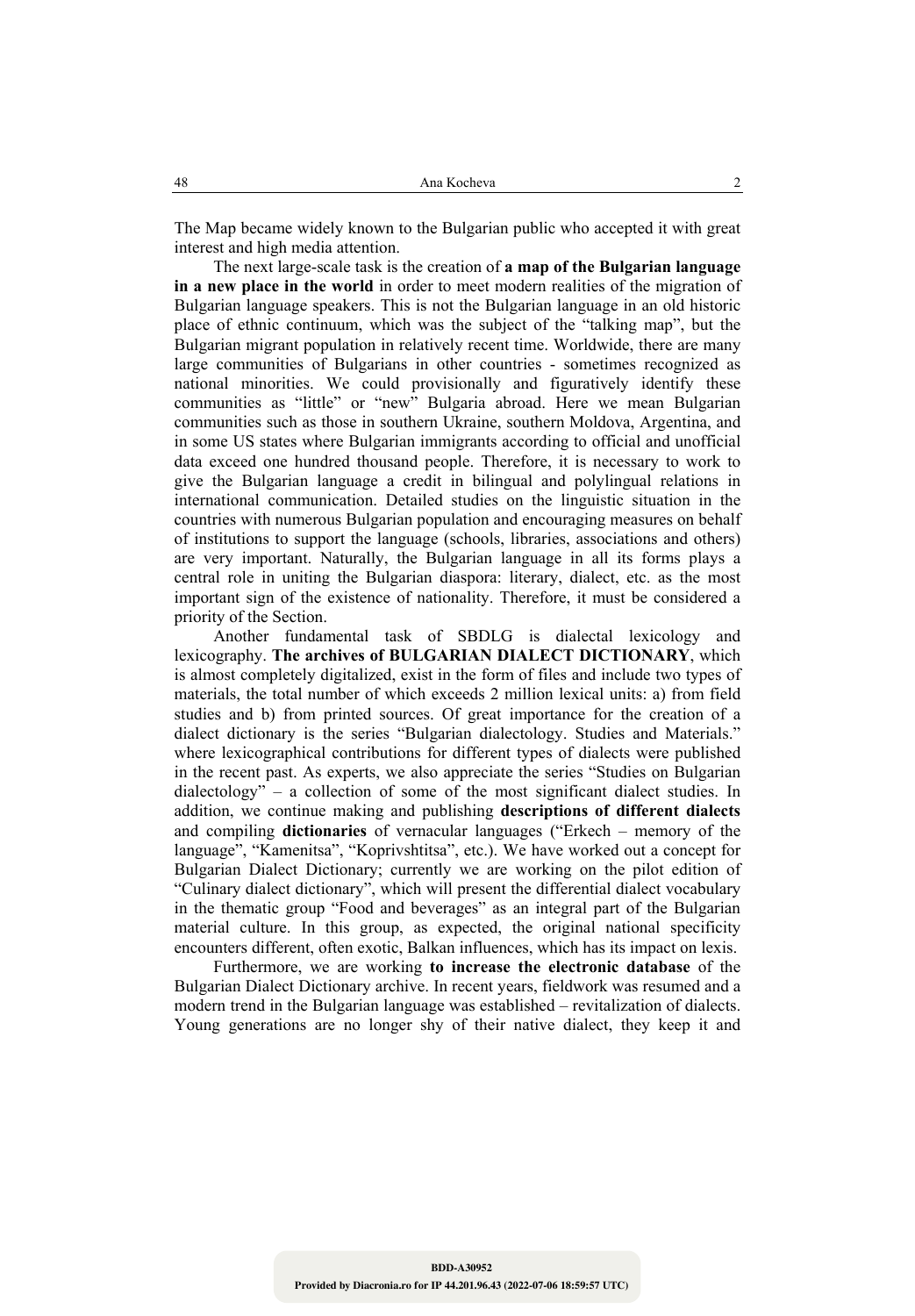promote it and this is proved by the numerous Internet groups which use dialect forms and revive old words and phrases. In this sense, the Internet is becoming a new reservoir to enrich lexical material.

Several field studies have accompanied in recent years an extremely interesting research conducted in the department. It was the modern study of one of the most interesting and archaic Bulgarian dialects – the vernacular in the village of **Erkech**, Pomorie region. The exotic spiritual and material culture and the ancient dialect of Erkech in the eastern end of the Balkan Mountains have long attracted the attention of local and foreign scientists. The goal of our team was to study this dialect at the lexical level and compile a differential dialect dictionary, which had never been a task set to any colleagues of ours. The specific lexical richness of Erkech vernacular remained until recently unknown to science while Erkech represented an extremely well preserved national cultural and linguistic reserve. Informants from different generations - from the oldest (85–90 year old population) to children – keep to this day the most archaic forms and twists of the tongue, remember the ancient rites and customs that they recreate on various holidays. Our team traced dialect changes in the new intonation environment and determined the extent of diglossia and power of interference processes and phenomena. Against the backdrop of alignment and convergence occurring in varying degrees and force in the direction of literary language in different Bulgarian dialects, it is amazing to notice the tenacity and conservativeness, despite the extra linguistic circumstances, with which all generations of Erkech inhabitants have kept their native speech and obviously take pride in it.

A significant task for a team from the Section was **"Electronic model for comparative study of the Bulgarian and Slovenian language at dialect level."** It was a joint project with the Department of Slovenic Studies at the University of Ljubljana. The two teams of dialectologists carried out comparative studies within the thematic group "Domestic animals" where they found surprising lexical, word formation and phrasal matches. A similar framework could be used for other thematic groups, as well as for a comparison between other languages.

Within the framework of the large project **STUDY OF BULGARIAN DIALECTS AT DIFFERENT LANGUAGE LEVELS** the Section is currently working on several projects, including **"Research of the Bulgarian dialects in the Republic of Albania and northern Greece"** and **"Bulgarian community in Austria".** The settlements on the territory of Albania are more isolated in terms of social and economic life; this, together with the lack of training in another language in this region gives far better possibilities for preserving their authentic Bulgarian dialect speech. The topicality of the subject is obvious because the study of the Bulgarian dialects of the language continuum beyond the state borders is a natural continuation of the tradition established in SBDLG in recent decades to obtain an